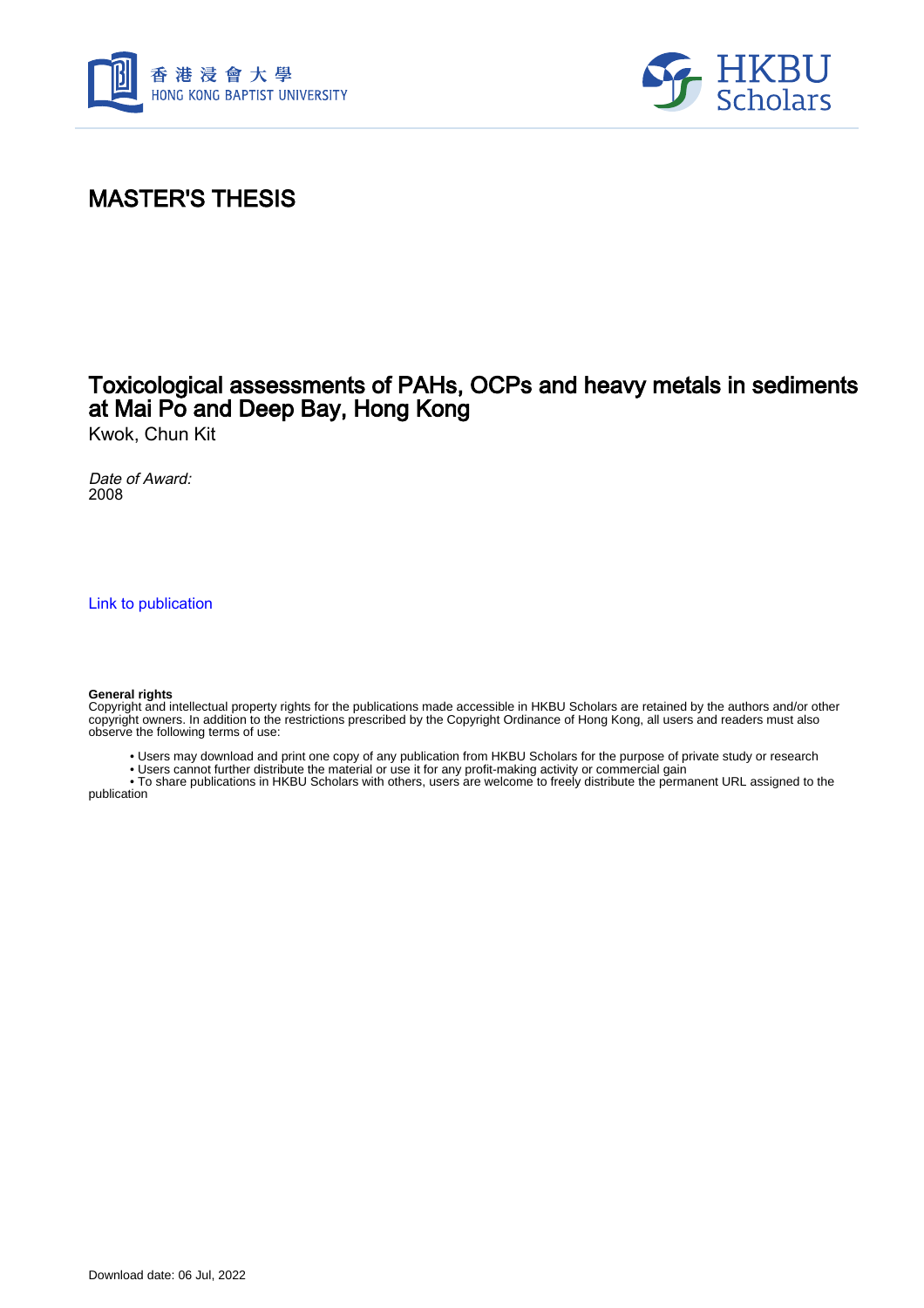# **Toxicological Assessments of PAHs, OCPs and Heavy Metals in Sediments at Mai Po and Deep Bay, Hong Kong**

## KWOK Chun Kit

A thesis submitted in partial fulfillment of the requirements

for the degree of

Master of Philosophy

Principal Supervisor: Prof. WONG Ming Hung

Hong Kong Baptist University

May 2008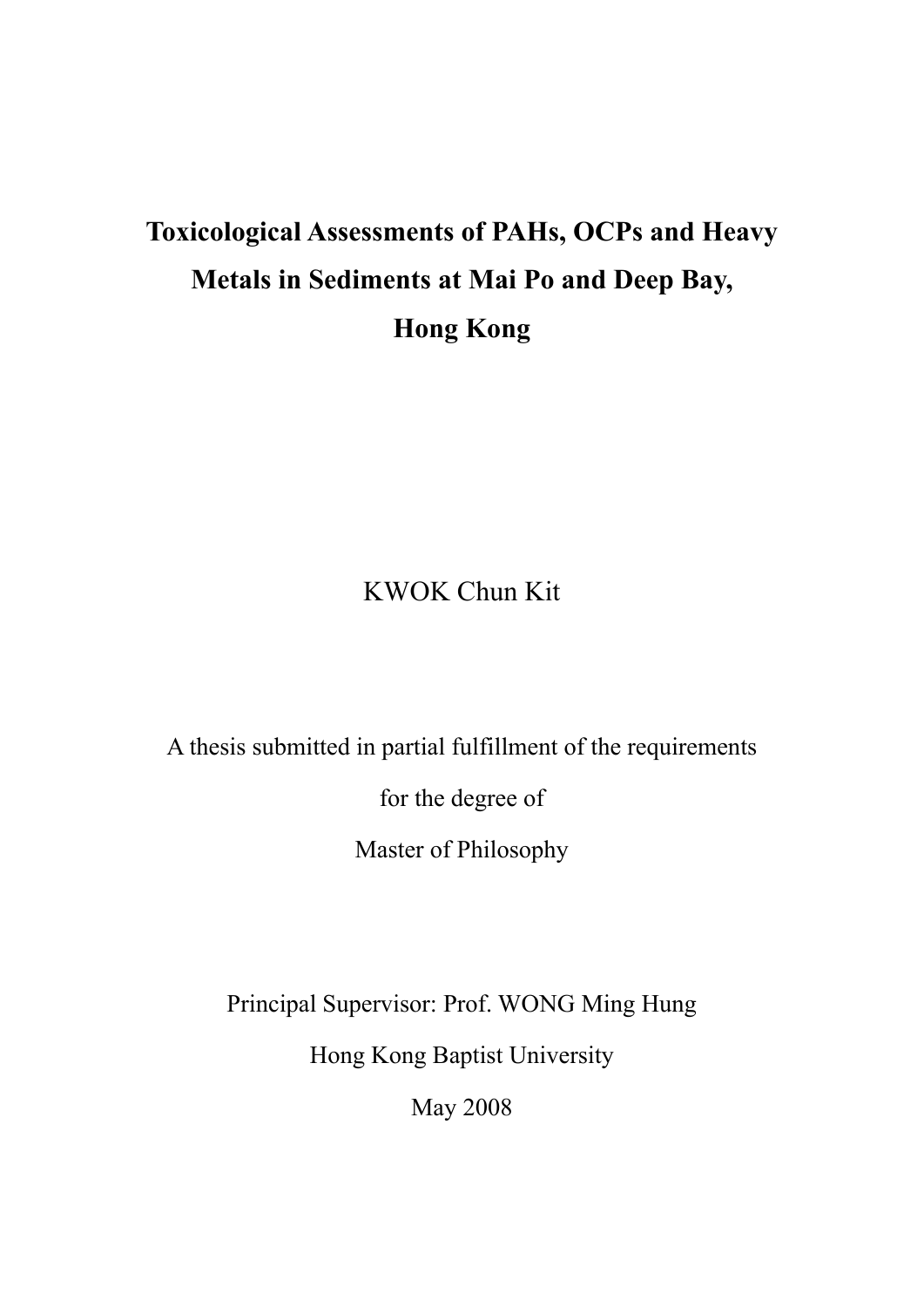### **Abstract**

The main objective of this study was to investigate heavy metal (As, Cd, Cr, Cu, Pb and Zn), polyaromatic hydrocarbon (PAH) and organochlorine pesticide (OCP) contaminations in sediments, fish (crucian carp [*Carassius carassius*], grey mullet [*Mugil cephalus*], tenpounder [*Elops saurus*], Indo-pacific tarpon [*Megalops cyprinoids*], tilapia [*Oreochromis mossambicus*], snakehead [*Channa maculata*] and mud carp [*Cirrhinus molitorella*]), shrimps (*Metapenaeus ensis*) and eggs of ardeids (such as little egrets [*Egretta garzetta*]) of Mai Po Ramsar site as well as in sediments of the nearby Shenzhen River (SZR) and Kam Tin River (KTR). Sediments of 66 locations at Mai Po Ramsar site and the rivers were collected between 2003 and 2006. Concentrations of heavy metals, PAHs and OCPs in sediments were found to decrease in the order of  $SZR > KTR >$  mangrove and mudflat  $>$  seaward side of gei wais  $>$ landward side of gei wais, suggesting discharges from SZR and KTR were major sources of the pollutants in Mai Po. Sediments of Mai Po were also subjected to a more severe heavy metal contamination over the past 10 years when compared to a previous study conducted in 1997. Bioaccumulations of As, Cd, PAHs and OCPs were detected in fish and shrimps of Mai Po, as reflected by the high bioaccumulation factors (BAFs) (about 130 and 700% for As and Cd respectively) and biota-sediment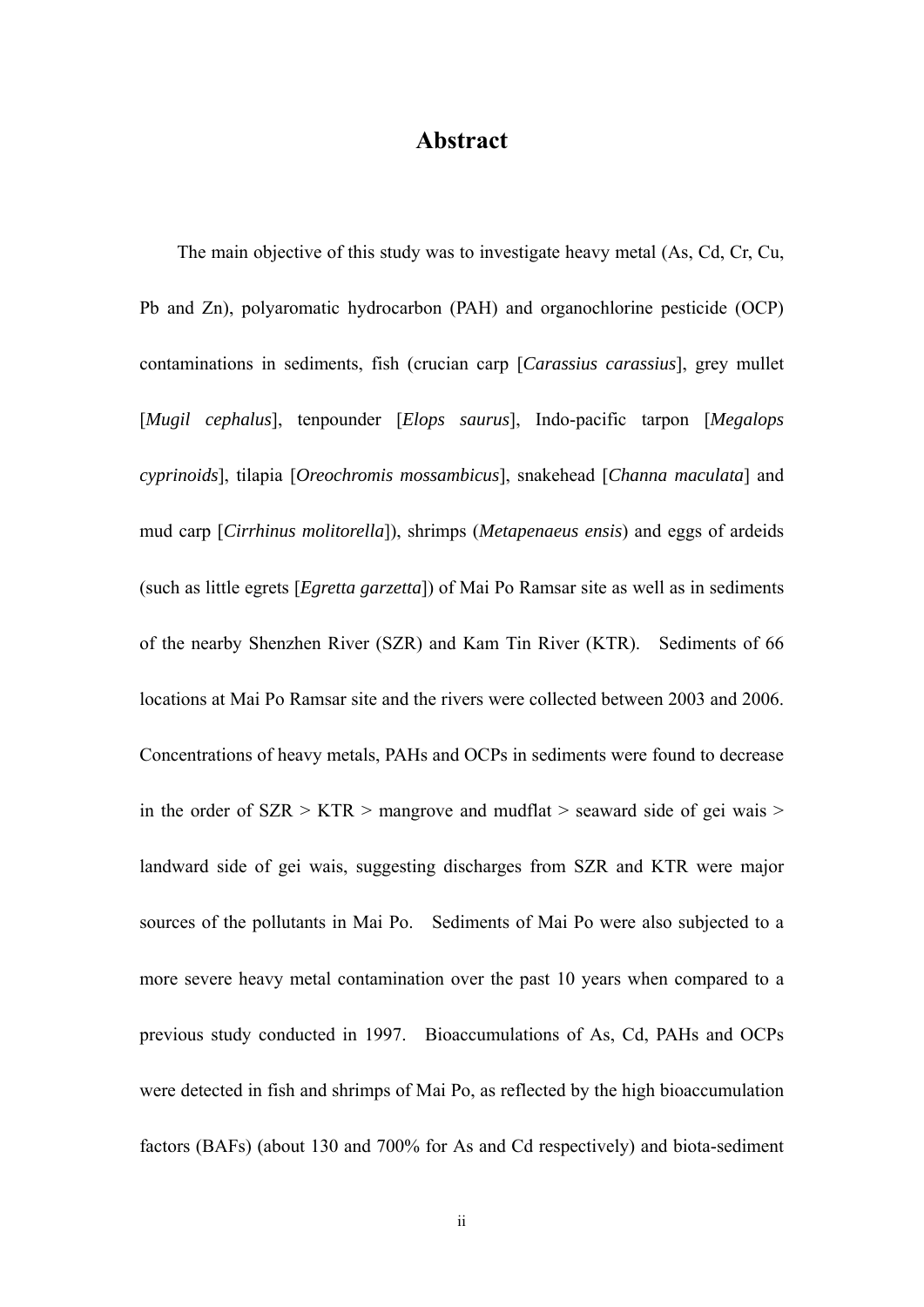accumulation factors (BSAFs) (3.83-45.8 for OCPs; 1.7-6.3 for PAHs). Among different fish species, tilapia was subjected to a higher degree of bioaccumulation of the pollutants and this is probably related to the sediment-feeding nature of the species. Significant ( $p < 0.01$ ) linear regressions were found between pollutants in different biota samples, including OCPs in eggs of ardeids and prey fish as well as Cr, Ni, Pb and Zn in bird eggs and eggshells. Estimated concentrations of OCPs, Cr, Ni, Pb and Zn in ardeids eggs of Mai Po were within ranges reported in Hong Kong, China and Pakistan. Results of toxicity tests (Microtox® solid-phase test, *Daphnia* mortality test, algal growth inhibition test and ryegrass seed germination/root elongation test) revealed differential toxicities among sediments collected in different locations of Mai Po, with the highest toxicity found in mudflat sediments while sediments of gei wai 24g the lowest. Different biomarker studies were also used to evaluate toxicity of heavy metal and organic pollutions in Mai Po. Hepatic metallothionein (MT) was induced in tilapia fed with artificial fish feed that included 30% (w/w) of dried sediment from the mudflat, suggesting induction of MT could be responsive to heavy metals in the diets. Glutathione (GSH), 7-ethoxyresorufin-*O*-deethylase (EROD), and MTT assays were also used to evaluate organic contaminations in Mai Po sediments. GSH, in particular, was found to be closely related to concentrations of total PAHs and OCPs in sediments and the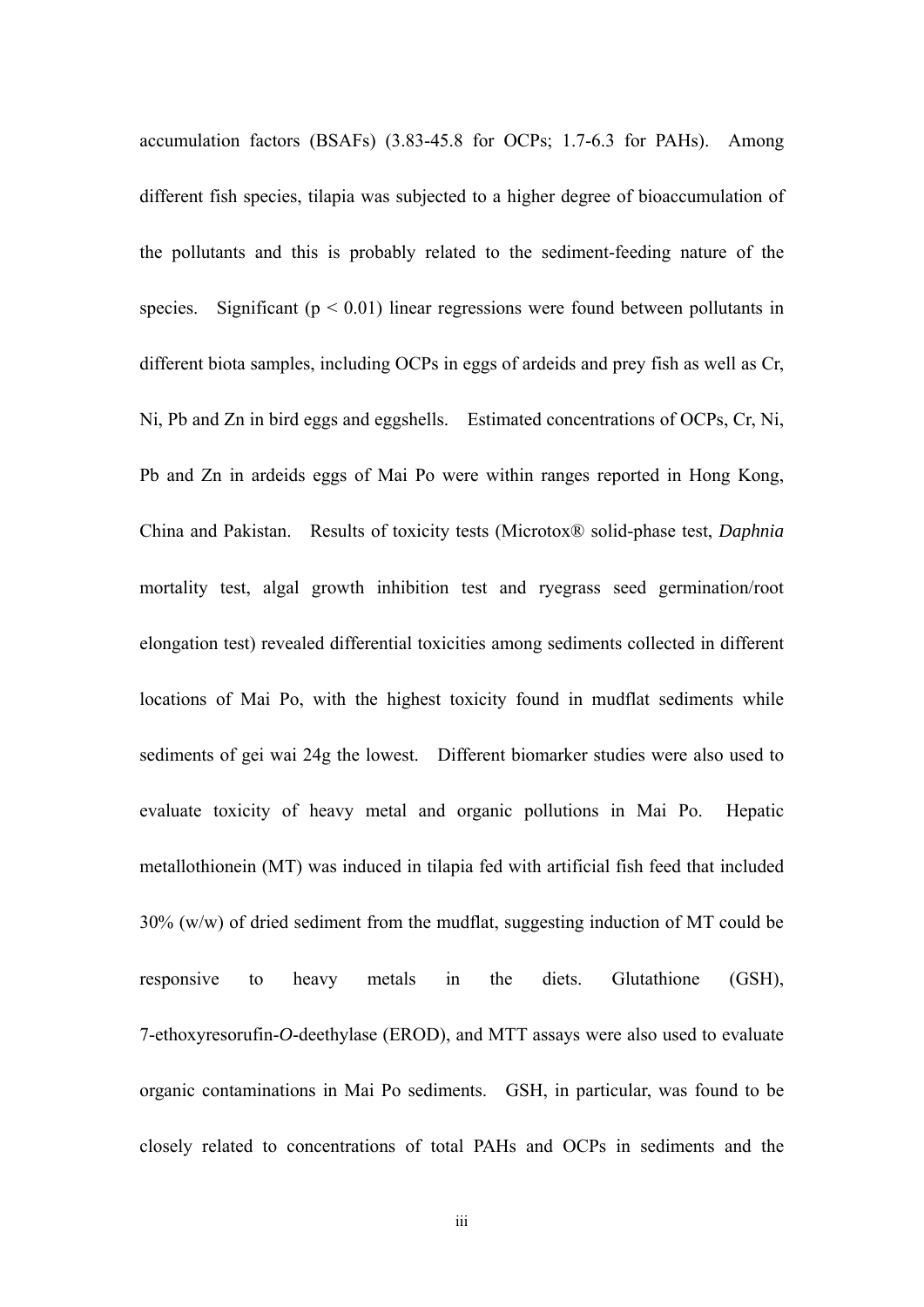corresponding regressions can hopefully be used to predict PAH and OCP contaminations in sediments of Mai Po.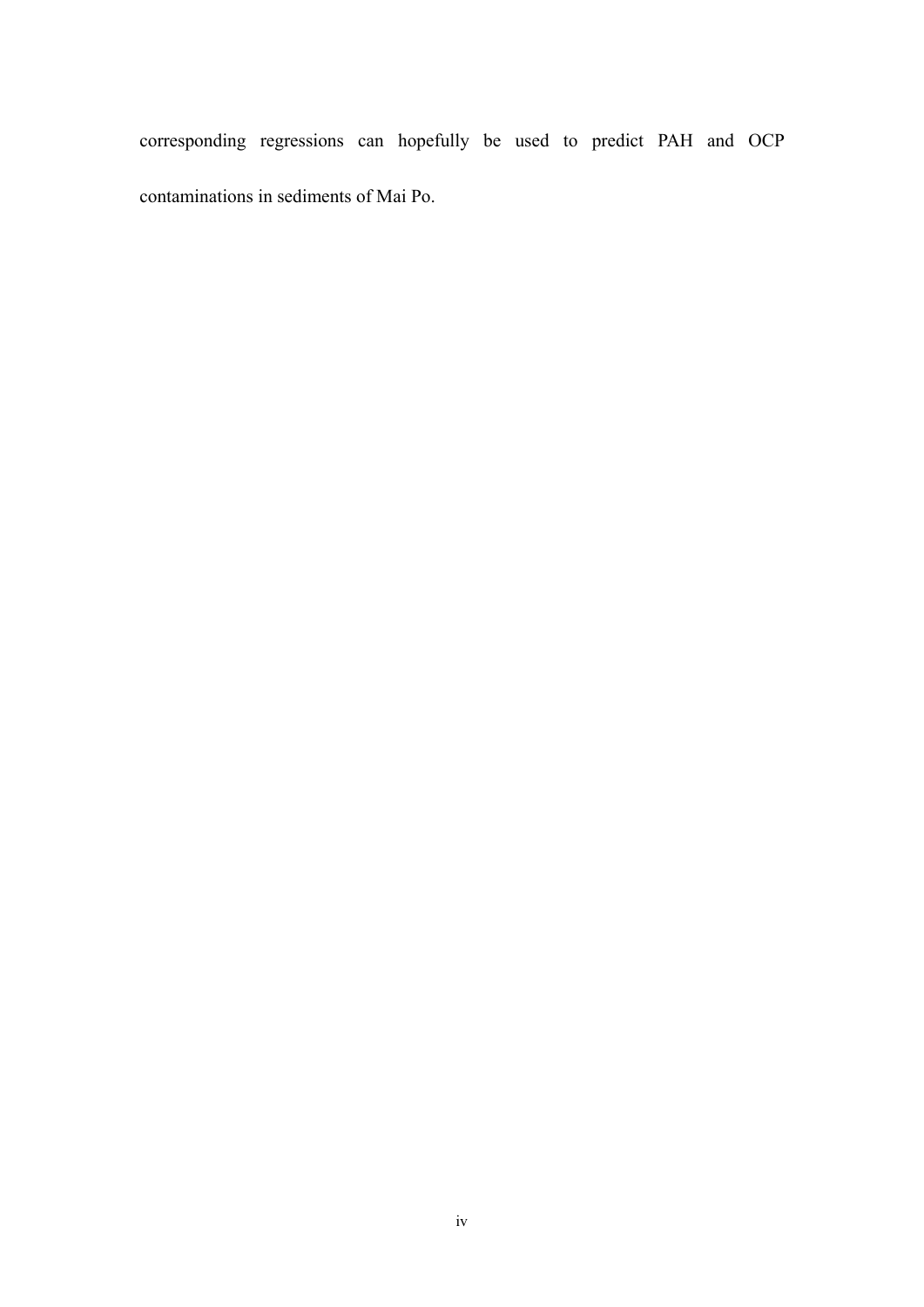### **Table of contents**

| Heavy metal contamination in biota of Mai Po9<br>1.2.1.2                  |
|---------------------------------------------------------------------------|
| 1.2.2 Background information about Persistent Organic Pollutants (POPs)14 |
|                                                                           |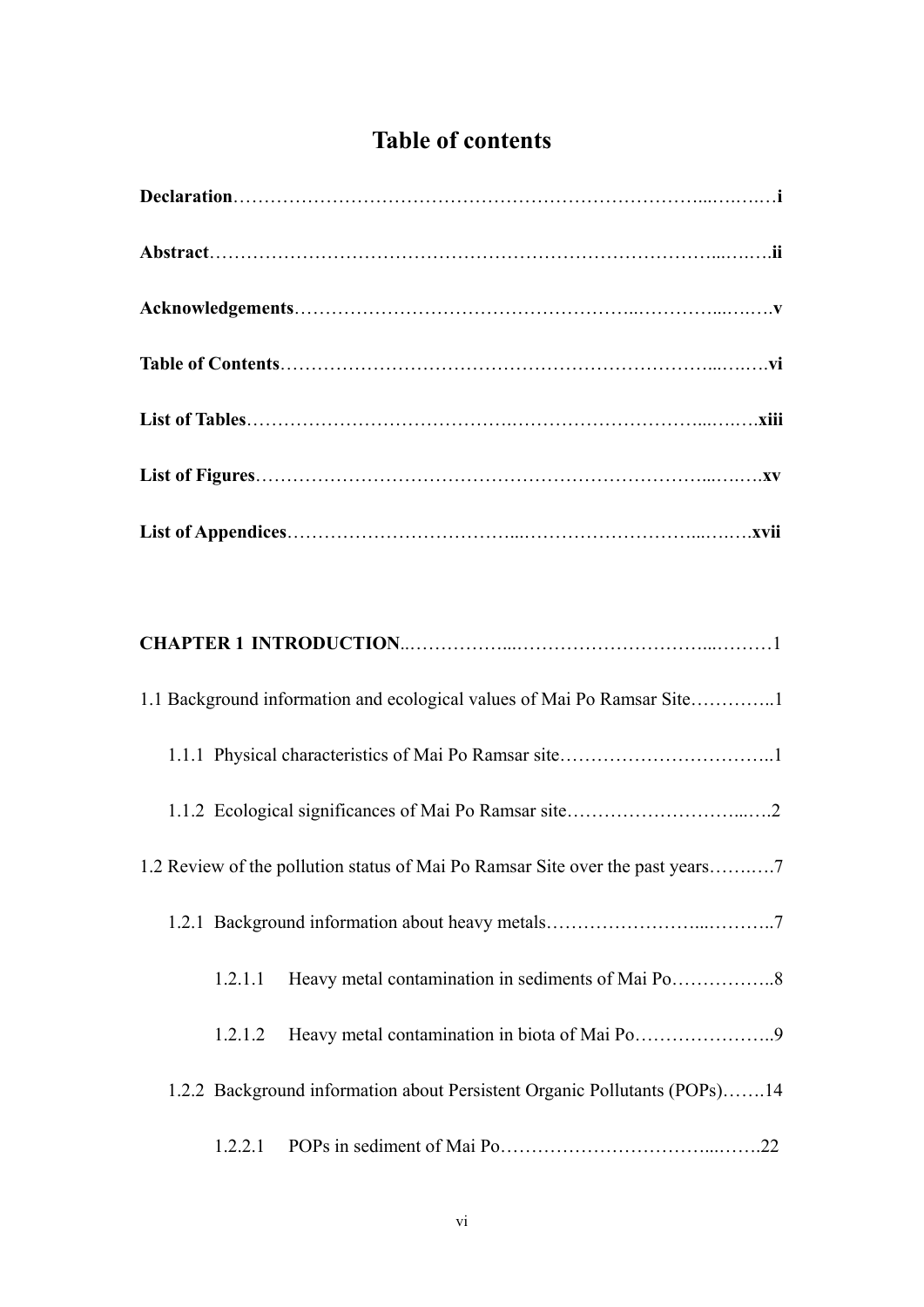| 1.3 Previous toxicological and biomarker studies concerning Mai Po Ramsar site24 |  |
|----------------------------------------------------------------------------------|--|
|                                                                                  |  |

| POLYCYCLIC AROMATIC<br><b>CHAPTER 2 CONTAMINATION</b><br><b>OF</b> |  |
|--------------------------------------------------------------------|--|
| HYDROCARBONS (PAHs) AND ORGANOCHLORINE PESTICIDES (OCPs)           |  |
| IN SEDIMENTS AND BIOTA AROUND MAI PO RAMSAR SITE27                 |  |
| 2.1                                                                |  |
|                                                                    |  |
| 2.1.2 Biomagnifications of PAHs and OCPs in fish and waterbirds31  |  |
|                                                                    |  |
| 2.2                                                                |  |
|                                                                    |  |
|                                                                    |  |
|                                                                    |  |
|                                                                    |  |
|                                                                    |  |
| 2.2.4 Gas chromatography and mass spectrometry (GS/MS)39           |  |
|                                                                    |  |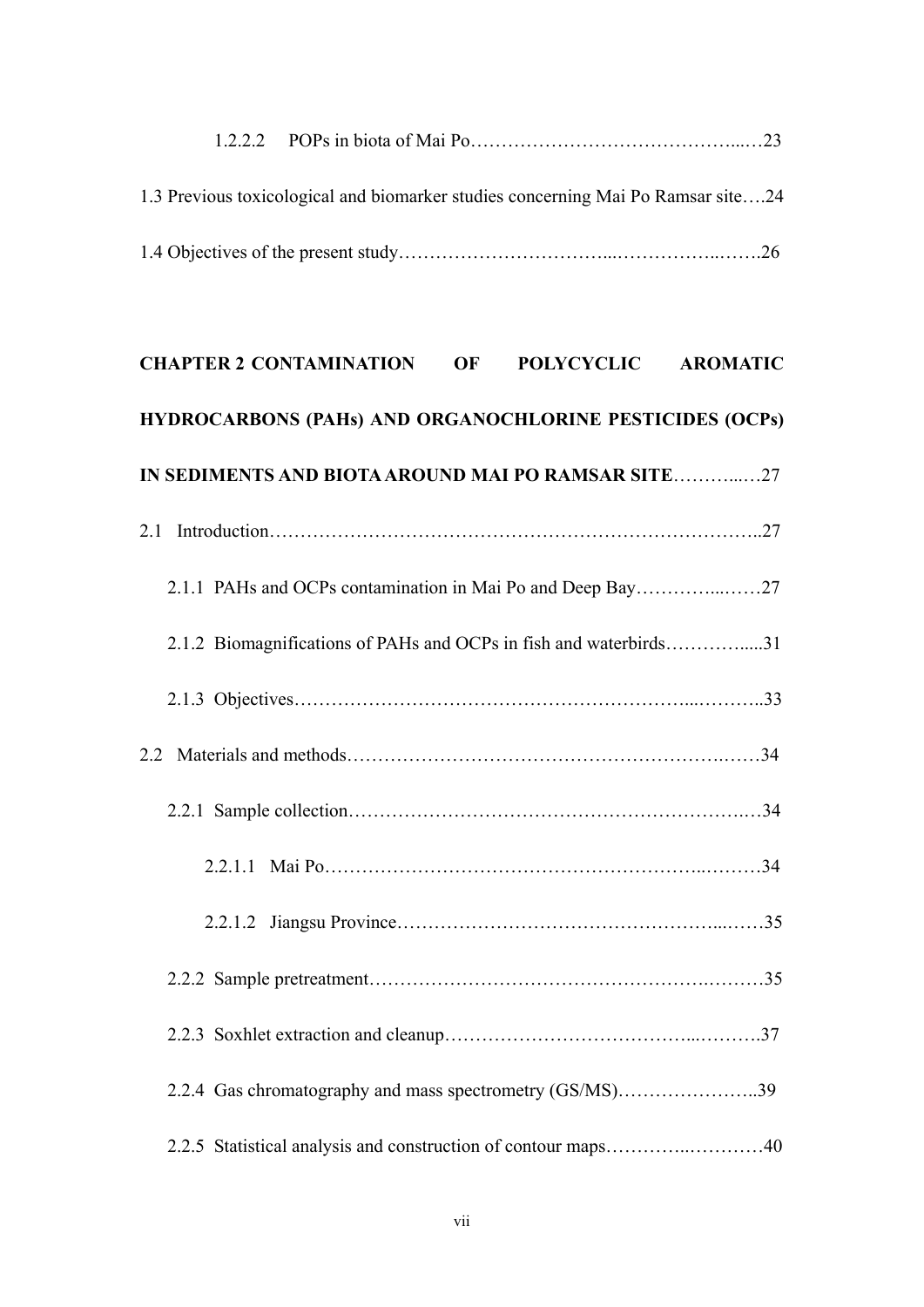| 2.3.1 Spatial distribution of PAHs and OCPs in Mai Po sediments41               |
|---------------------------------------------------------------------------------|
|                                                                                 |
|                                                                                 |
| 2.3.4 BSAFs for PAHs and OCPs in fish and shrimps of Mai Po47                   |
| 2.3.5 BSAFs for PAHs and OCPs in ardeids eggs of Jiangsu Province48             |
|                                                                                 |
| 2.4.1 PAH and OCP contaminations in sediments and biota of Mai Po49             |
| 2.4.1.1 Spatial distribution of PAHs and OCPs in sediments49                    |
|                                                                                 |
|                                                                                 |
| 2.4.2                                                                           |
| Extrapolation of OCP contamination in eggs of ardeids from prey fish66<br>2.4.3 |
|                                                                                 |

| <b>CHAPTER 3 CONTAMINATION OF HEAVY METALS IN SEDIMENTS AND</b> |
|-----------------------------------------------------------------|
|                                                                 |
|                                                                 |
|                                                                 |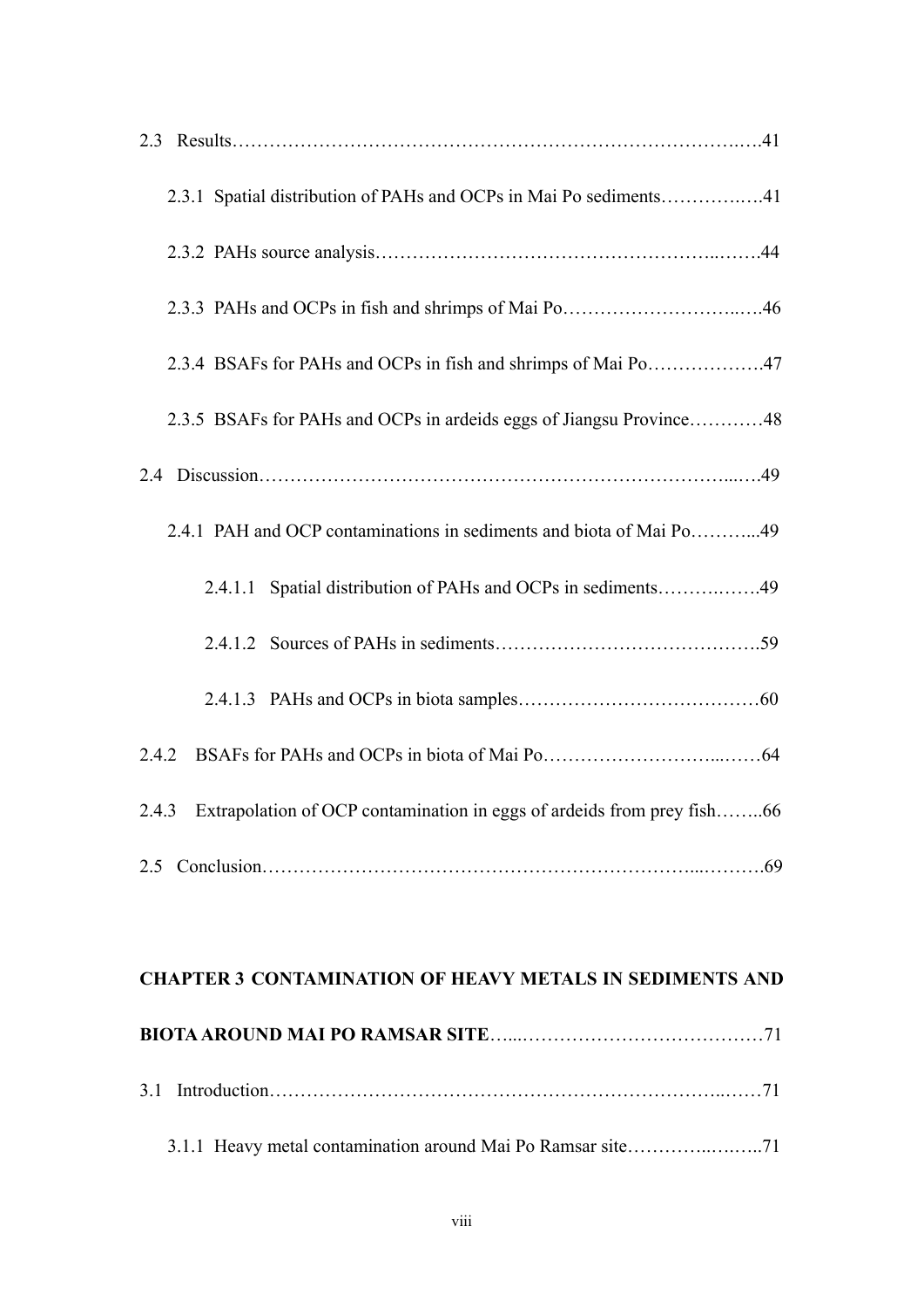| 3.2.1.2                                                                       |
|-------------------------------------------------------------------------------|
|                                                                               |
|                                                                               |
|                                                                               |
|                                                                               |
| 3.3.1 Spatial distribution of heavy metals in sediments around Mai Po83       |
|                                                                               |
| 3.3.3 Heavy metals in eggs, eggshells and feathers of ardeids from Mai Po and |
|                                                                               |
|                                                                               |
|                                                                               |
| 3.4.1.1                                                                       |
| 3.4.1.2 Heavy metal contamination in sediments of Mai Po in the past 10       |
|                                                                               |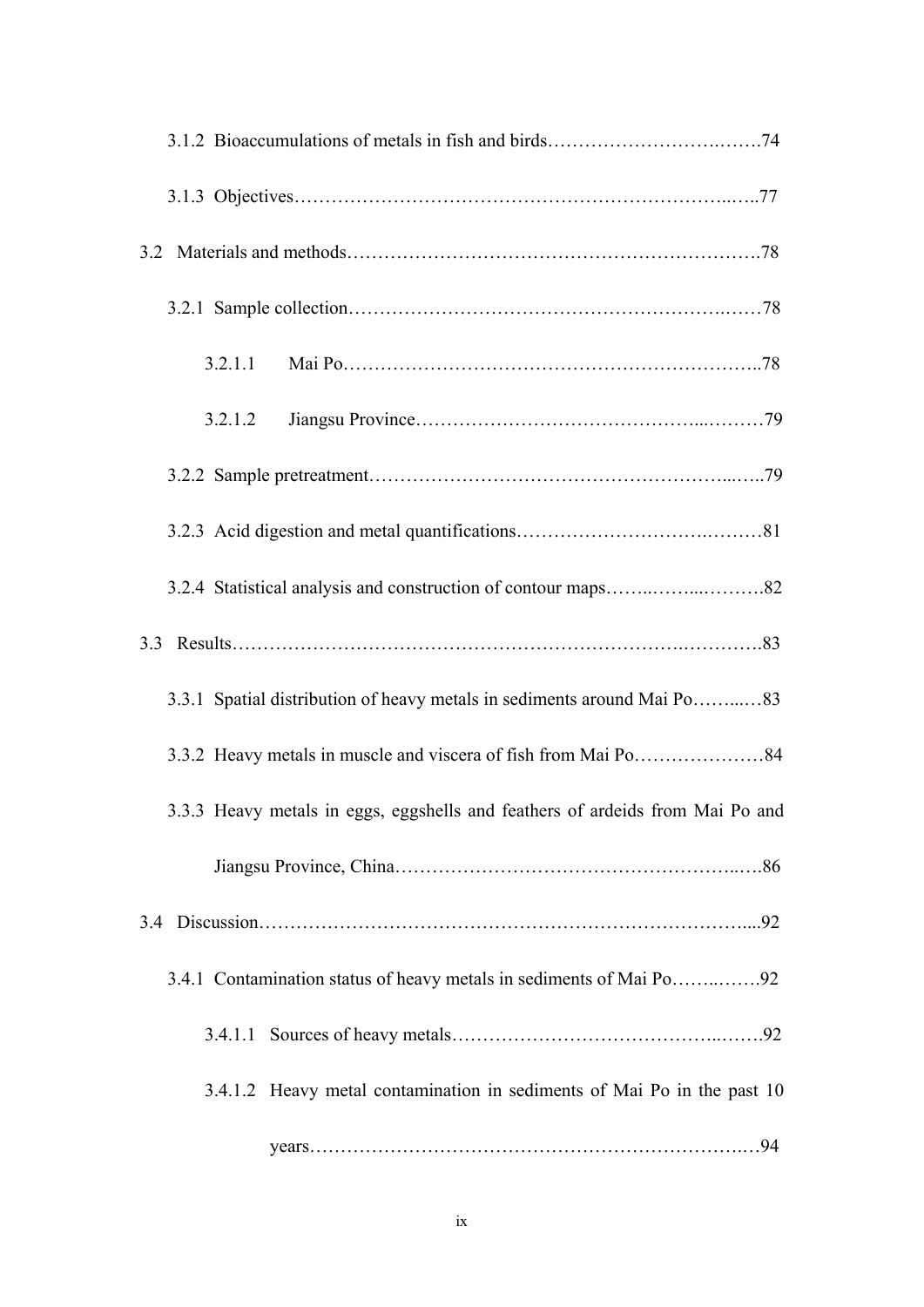| 3.4.1.3 Comparison with other studies and international guidelines96 |                                                                           |  |  |  |
|----------------------------------------------------------------------|---------------------------------------------------------------------------|--|--|--|
|                                                                      |                                                                           |  |  |  |
|                                                                      | 3.4.3 Relationships between heavy metals in eggs and eggshells of bird102 |  |  |  |
|                                                                      |                                                                           |  |  |  |
|                                                                      |                                                                           |  |  |  |
|                                                                      | <b>CHAPTER 4 TOXICOLOGICAL ASSESSMENTS OF</b><br><b>SEDIMENTS</b>         |  |  |  |
|                                                                      | COLLECTED AROUND MAI PO RAMSAR SITE USING BIOMARKERS                      |  |  |  |
|                                                                      |                                                                           |  |  |  |
|                                                                      |                                                                           |  |  |  |
|                                                                      |                                                                           |  |  |  |
|                                                                      |                                                                           |  |  |  |
|                                                                      |                                                                           |  |  |  |
|                                                                      |                                                                           |  |  |  |
|                                                                      |                                                                           |  |  |  |
|                                                                      |                                                                           |  |  |  |
|                                                                      | 4.2.1.5 Ryegrass seed germination/root elongation test116                 |  |  |  |
|                                                                      |                                                                           |  |  |  |
|                                                                      |                                                                           |  |  |  |
|                                                                      | 4.2.2.2 Experimental setup and MT determination118                        |  |  |  |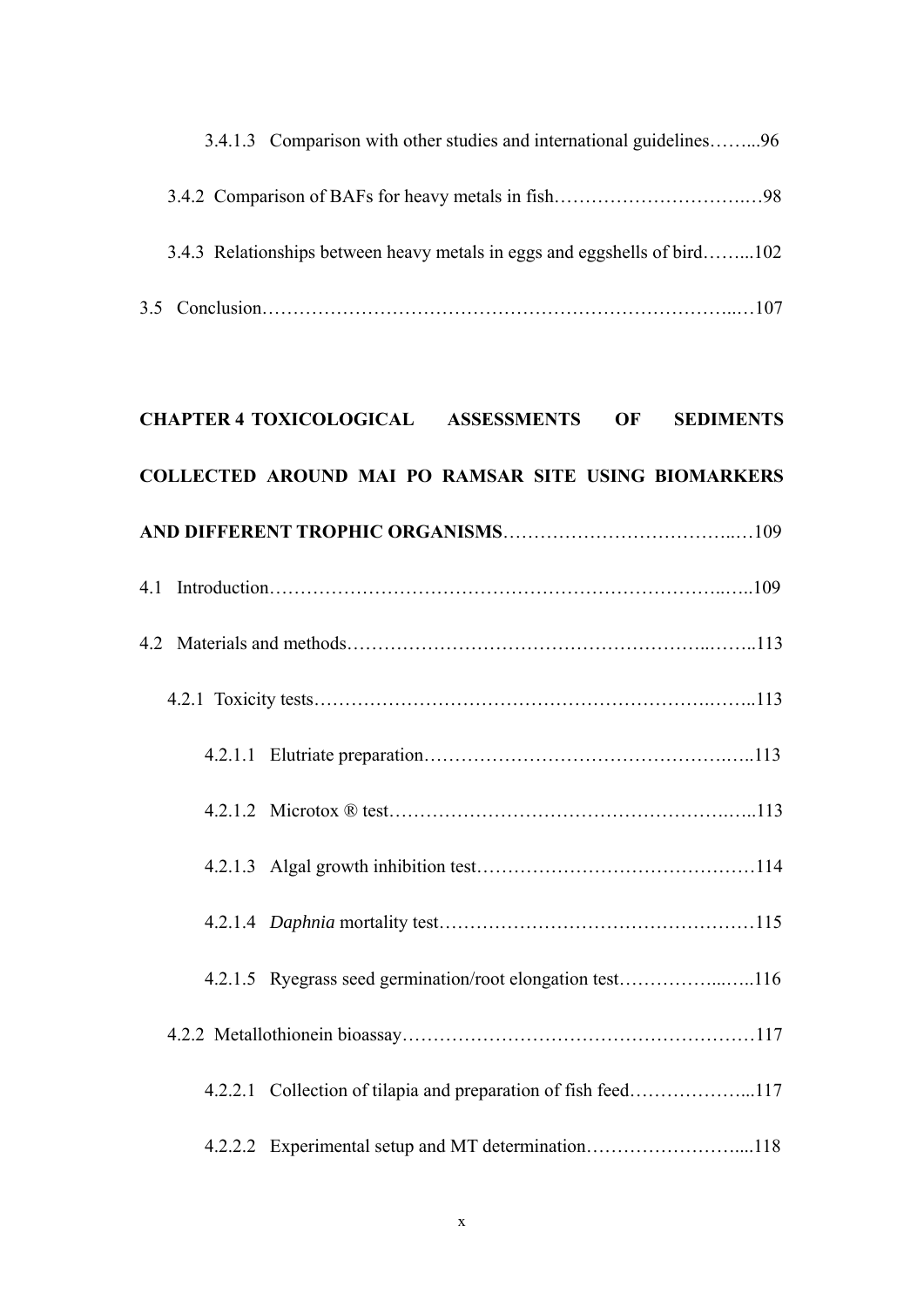| 4.2.3.1 Extraction of PAHs, OCPs and changing of solvent (n-hexane to              |
|------------------------------------------------------------------------------------|
|                                                                                    |
|                                                                                    |
|                                                                                    |
|                                                                                    |
|                                                                                    |
| 4.2.4 Calculation of effective concentrations and statistical analysis123          |
|                                                                                    |
|                                                                                    |
|                                                                                    |
| 4.3.3 GSH, EROD and MTT responses in rat hepatoma cells and duck embryo            |
|                                                                                    |
| 4.3.4 Relationships between GSH responses and concentrations of PAH and OCP        |
|                                                                                    |
|                                                                                    |
|                                                                                    |
| 4.4.2 Use of metallothionein as a potential biomarker for heavy metal pollution in |
|                                                                                    |